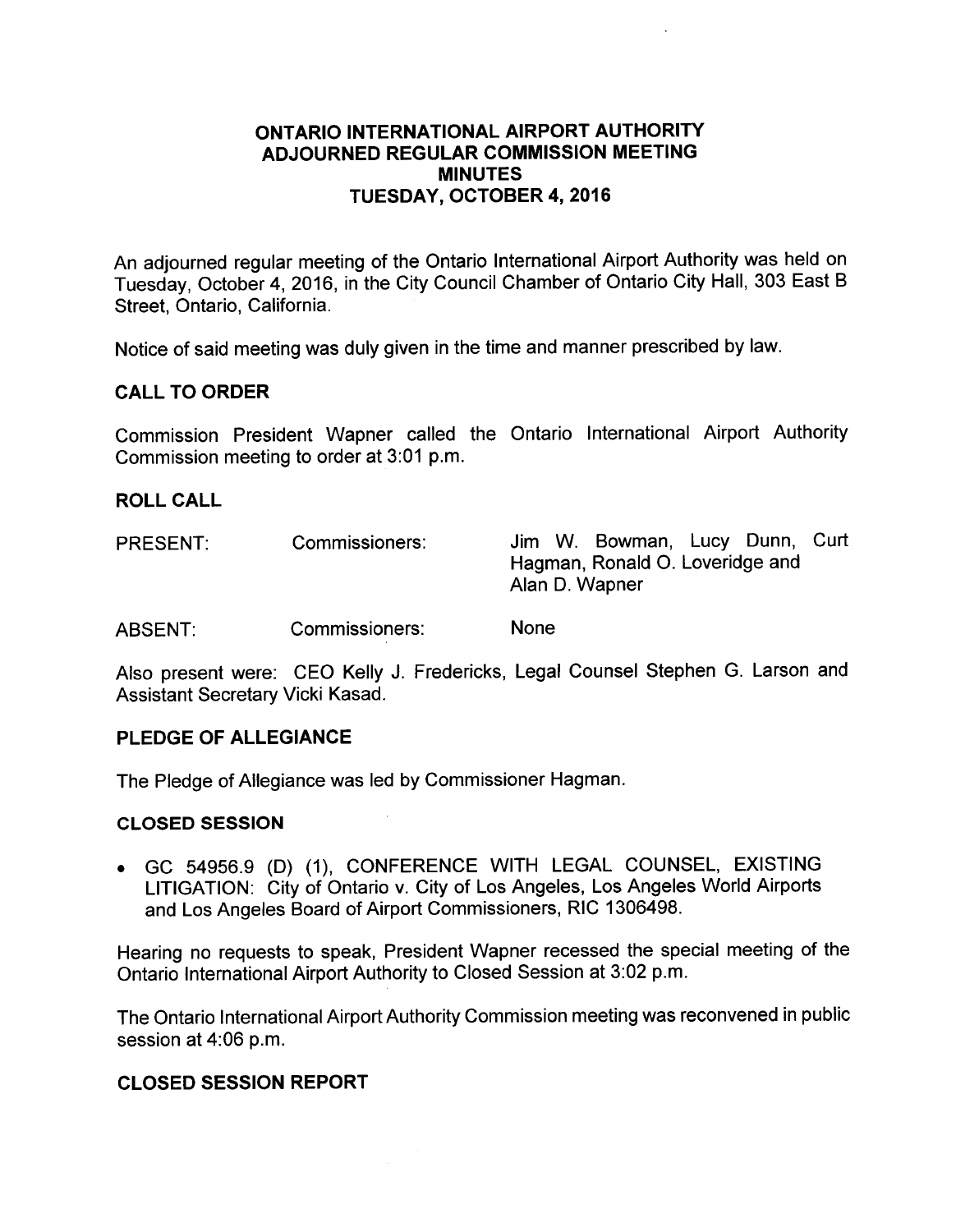#### Ontario International Airport Authority Commission Adjourned Regular Meeting Tuesday, October 4, 2016 Page 2 of 10

President Wapner advised that there was no reportable action following the Closed Session discussion.

## PUBLIC COMMENTS

Megan Prichard, General Manager for Uber Inland Empire, introduced herself and noted the area airports they currently serve; She looked forward to participating in a future permitting process to also serve Ontario International Airport.

Stephen Rogers expressed confusion with the noticing for this meeting. He addressed fair employment opportunities and the future success of the airport, and offered his assistance.

### CONSENT CALENDAR

President Wapner indicated that the agenda was incorrect and pulled everything from the Consent Calendar except Item 1, the Approval of Minutes, for separate discussion.

MOTION: Moved by Secretary Dunn, seconded by Commissioner Bowman and carried by unanimous vote to approve the remaining Consent Calendar, as presented.

### 1. APPROVAL OF MINUTES

The Board approved the Minutes for the special meeting of the Ontario International Airport Authority of September 6, 2016, as on file with the Secretary/Assistant Secretary.

## ITEMS PULLED FROM THE CONSENT CALENDAR

## 2. A RESOLUTION OF THE ONTARIO INTERNATIONAL AIRPORT AUTHORITY ADOPTING AND APPROVING THE ANNUAL BUDGET FOR **FISCAL YEAR 2016-17**

A request that the OIAA Commission adopt a resolution approving the annual budget for the Airport for Fiscal Year 2016- 17 and adopted by the Los Angeles Board of Airport Commissioners on June 2, 2016, and related actions.

President Wapner clarified that this was the budget previously approved by the LAWA Board of Airport Commissioners. He inquired if there were adequate funds in this budget to fund the items presented for consideration at this meeting.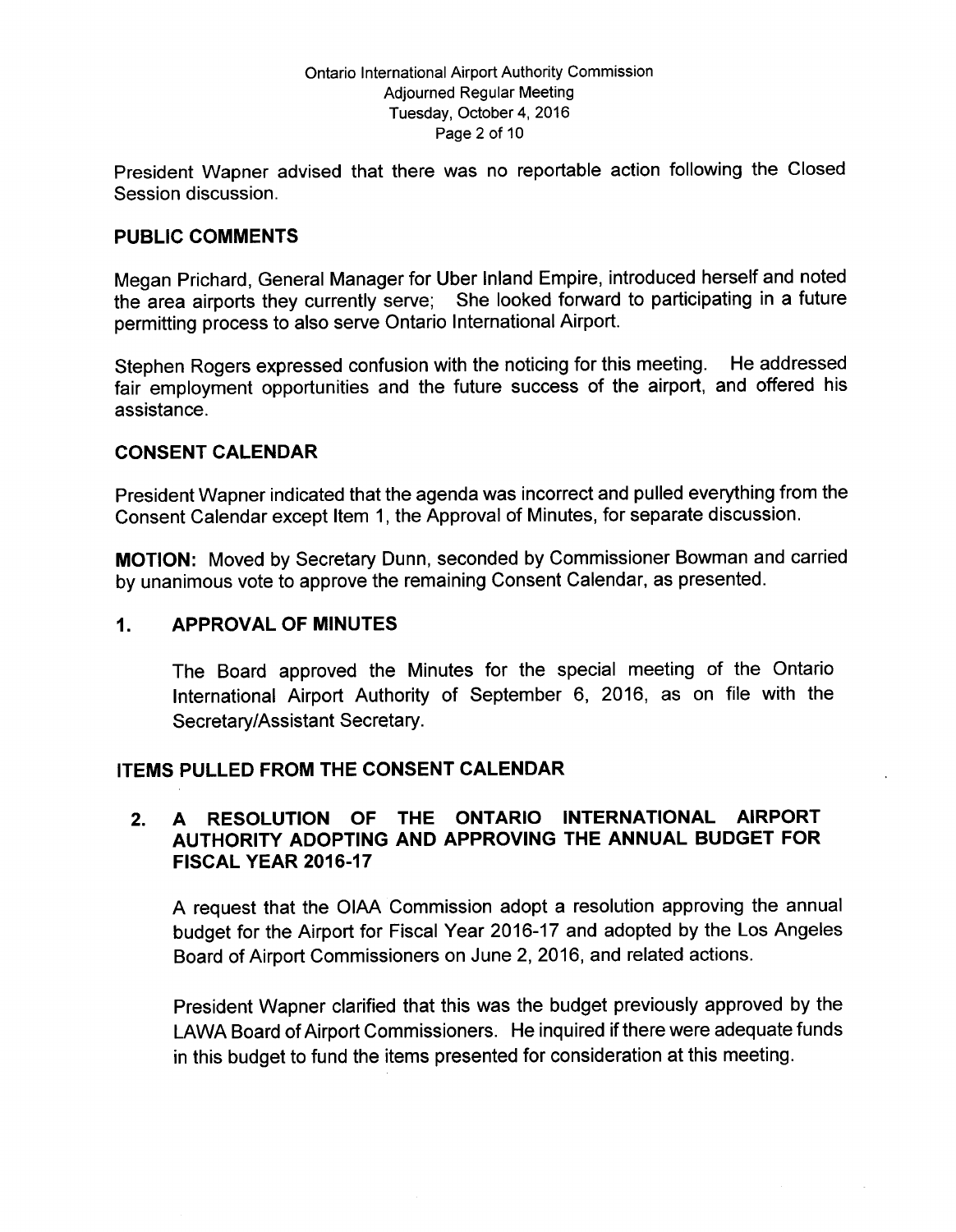#### Ontario International Airport Authority Commission Adjourned Regular Meeting Tuesday, October 4, 2016 Page 3 of 10

CEO Fredericks confirmed, noting that the airport consultants had been part of the process and evaluated the budget to assure that it would work. He also noted that the CFO had been involved in the review process.

MOTION: Moved by Commissioner Hagman, seconded by Vice President Loveridge and carried by unanimous vote to adopt Resolution No. 2016-006.

RESOLUTION NO. 2016-006 A RESOLUTION OF THE ONTARIO INTERNATIONAL AIRPORT AUTHORITY ADOPTING THE ANNUAL BUDGET FOR FISCAL YEAR 2016-17

## 3. A RESOLUTION OF THE ONTARIO INTERNATIONAL AIRPORT AUTHORITY ADOPTING A RESOLUTION APPROVING THE SCHEDULE OF LANDING FEES AND TERMINAL RENTS FOR FISCAL YEAR 2016-17

A request that the OIAA Commission adopt a resolution approving the schedule of landing fees and terminal rents for the Airport and adopted by the Los Angeles Board of Airport Commissioners on June 16, 2016, and related actions.

President Wapner noted that this had also been approved by the LAWA Board of Airport Commissioners and was being accepted for consistency during the transition. He indicated that it would be reviewed again later after the transfer.

MOTION: Moved by Commissioner Bowman, seconded by Secretary Dunn and carried by unanimous vote to adopt Resolution No. 2016-007.

RESOLUTION NO. 2016-007 RESOLUTION OF THE ONTARIO INTERNATIONAL AIRPORT AUTHORITY ADOPTING A SCHEDULE OF LANDING FEES AND TERMINAL RENTS FOR FISCAL YEAR 2016-17

4. A RESOLUTION OF, THE ONTARIO INTERNATIONAL AIRPORT AUTHORITY AUTHORIZING IMPOSING OBLIGATION TO COLLECT AND REMIT CUSTOMER FACILITY CHARGES FROM EACH CONCESSION OR LEASE AGREEMENT THAT THE AUTHORITY ENTERS INTO WITH ON-AIRPORT OR OFF -AIRPORT CAR RENTAL COMPANIES.

A request that the OIAA Commission adopt a resolution that each concession or lease agreement that the Authority enters into with an on -airport or off -airport car rental company require the applicable car rental company to collect from its customers and remit to the Authority a Customer Facility Charge.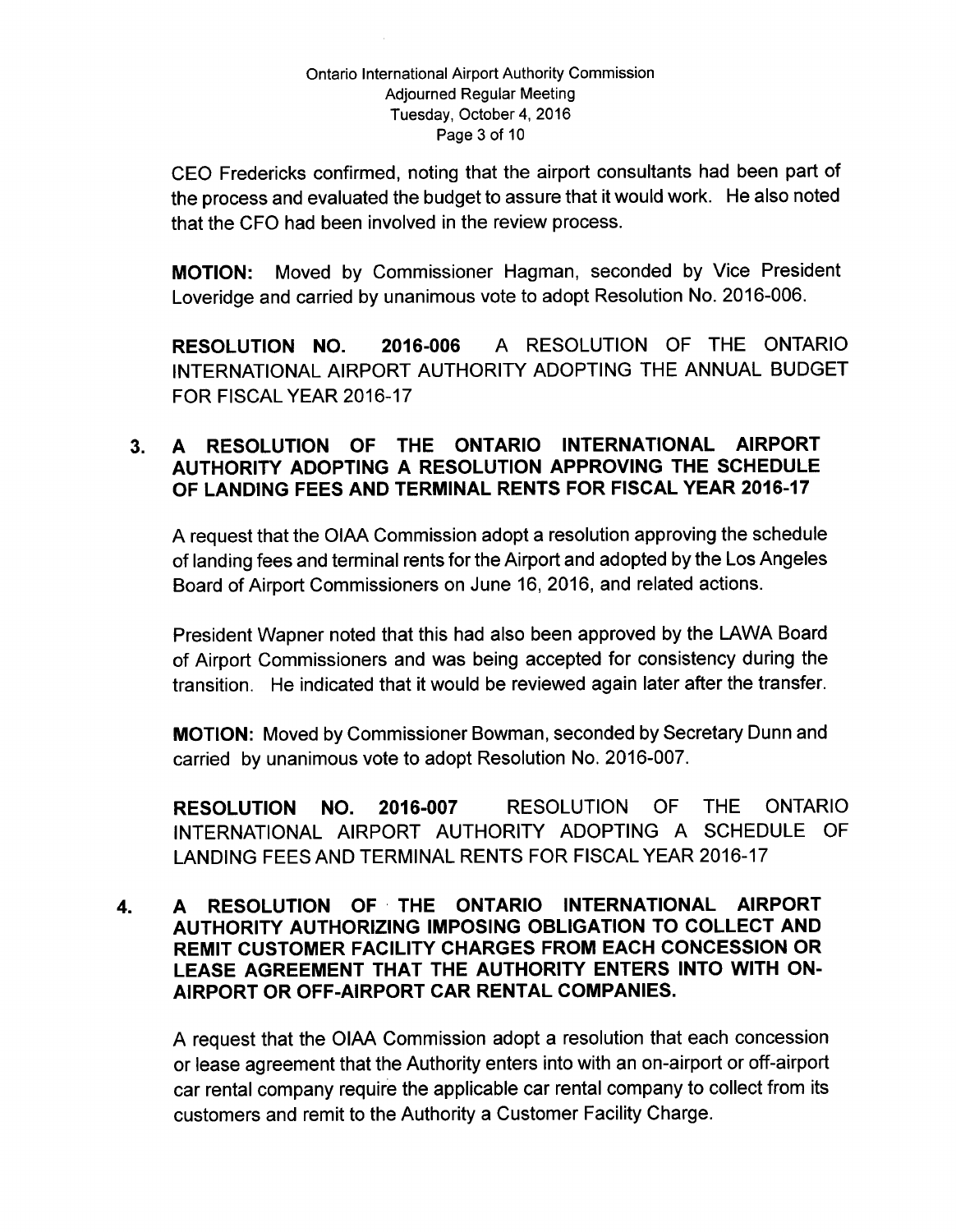#### Ontario International Airport Authority Commission Adjourned Regular Meeting Tuesday, October 4, 2016 Page 4 of 10

President Wapner noted that this was also part of the existing contracts to be continued through the transition.

MOTION: Moved by Secretary Dunn, seconded by Commissioner Hagman and carried by unanimous vote to adopt Resolution No. 2016-008.

RESOLUTION NO. 2016-008 RESOLUTION OF THE ONTARIO INTERNATIONAL AIRPORT AUTHORITY IMPOSING OBLIGATION TO COLLECT AND REMIT CUSTOMER FACILITY CHARGES.

# 5. A RESOLUTION OF THE ONTARIO INTERNATIONAL AIRPORT AUTHORITY ADOPTING A DEBT POLICY

A request that the OIAA Commission adopt a resolution approving the Authority' s Debt Policy.

MOTION: Moved by Commissioner Bowman, seconded by Commissioner Hagman and carried by unanimous vote to adopt Resolution No. 2016-009.

RESOLUTION NO. 2016-009 RESOLUTION OF THE ONTARIO INTERNATIONAL AIRPORT AUTHORITY ADOPTING A DEBT POLICY.

# 6. A RESOLUTION OF ' THE ONTARIO INTERNATIONAL AIRPORT AUTHORITY ADOPTING AN INVESTMENT POLICY

A request that the OIAA Commission adopt a resolution approving the Authority's Investment Policy.

MOTION: Moved by Secretary Dunn, seconded by Commissioner Hagman and carried by unanimous vote to adopt Resolution No. 2016-010.

RESOLUTION NO. 2016-010 RESOLUTION OF THE ONTARIO INTERNATIONAL AIRPORT AUTHORITY ADOPTING AN INVESTMENT POLICY

# 7. A RESOLUTION OF THE ONTARIO INTERNATIONAL AIRPORT AUTHORITY PROVIDING FOR THE INVESTMENT OF INACTIVE FUNDS IN THE LOCAL AGENCY INVESTMENT FUND OF THE CALIFORNIA STATE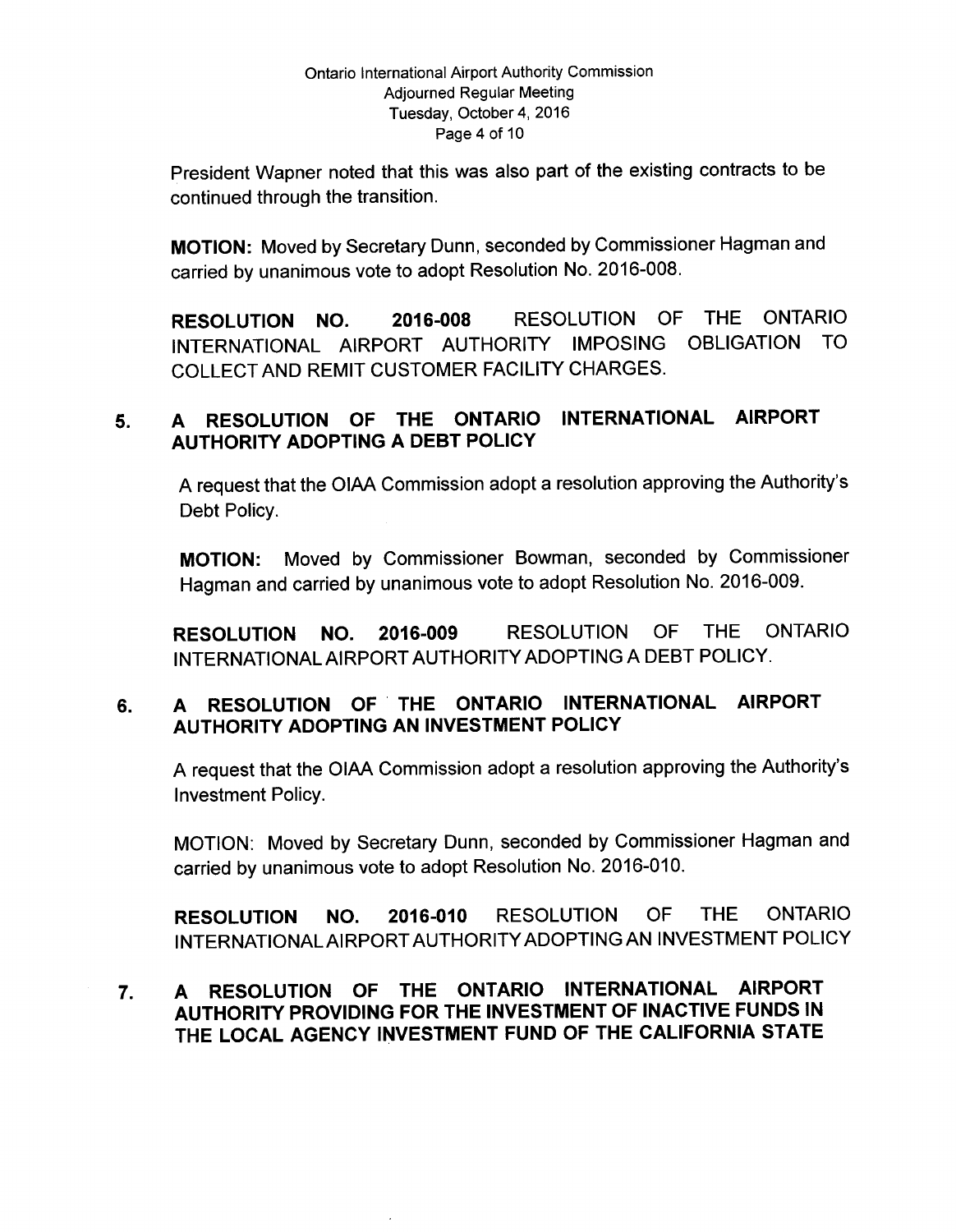#### Ontario International Airport Authority Commission Adjourned Regular Meeting Tuesday, October 4, 2016 Page 5 of 10

## **TREASURY**

A request that the OIAA Commission adopt a resolution authorizing the Authority to invest in the Local Agency Investment Fund ( LAIF) and authorizing designated staff to order the deposit or withdrawal of money in LAIF.

MOTION: Moved by Vice President Loveridge, seconded by Commissioner Bowman and carried by unanimous vote to adopt Resolution No. 2016-011.

RESOLUTION NO. 2016-011 RESOLUTION OF THE ONTARIO INTERNATIONAL AIRPORT AUTHORITY PROVIDING FOR THE INVESTMENT OF INACTIVE FUNDS IN THE LOCAL AGENCY INVESTMENT FUND OF THE CALIFORNIA STATE TREASURY

# 8. A RESOLUTION OF THE ONTARIO INTERNATIONAL AIRPORT AUTHORITY ADOPTING THE AIRPORT RULES AND REGULATIONS

A request that the OIAA Commission adopt the Rules and Regulations Manual for Ontario International Airport effective upon the OIAA becoming the owner and operator of the Airport, and direct the Chief Executive Officer to update them as warranted and publish to all stakeholders.

President Wapner noted that a revised agenda item had been provided and copies were available to the public. He indicated that approval of the rules and regulations was requested for consistency, but this document would ultimately come back for review and revisions.

MOTION: Moved by Commissioner Bowman, seconded by Secretary Dunn and carried by unanimous vote to adopt Resolution No. 2016-012.

RESOLUTION NO. 2016-012 RESOLUTION OF THE ONTARIO INTERNATIONAL AIRPORT AUTHORITY ADOPTING THE ONTARIO INTERNATIONAL AIRPORT RULES AND REGULATIONS MANUAL

9. AUTHORIZE THE CHIEF EXECUTIVE OFFICER TO EXECUTE AND DELIVER DOCUMENTS AND AGREEMENTS NECESSARY OR APPROPRIATE, AND TAKE SUCH OTHER ACTIONS AS HE DEEMS NECESSARY OR APPROPRIATE, FOR THE TRANSFER OF THE ONTARIO INTERNATIONAL AIRPORT TO THE ONTARIO INTERNATIONAL AIRPORT AUTHORITY AND/OR REQUIRED PURSUANT TO THE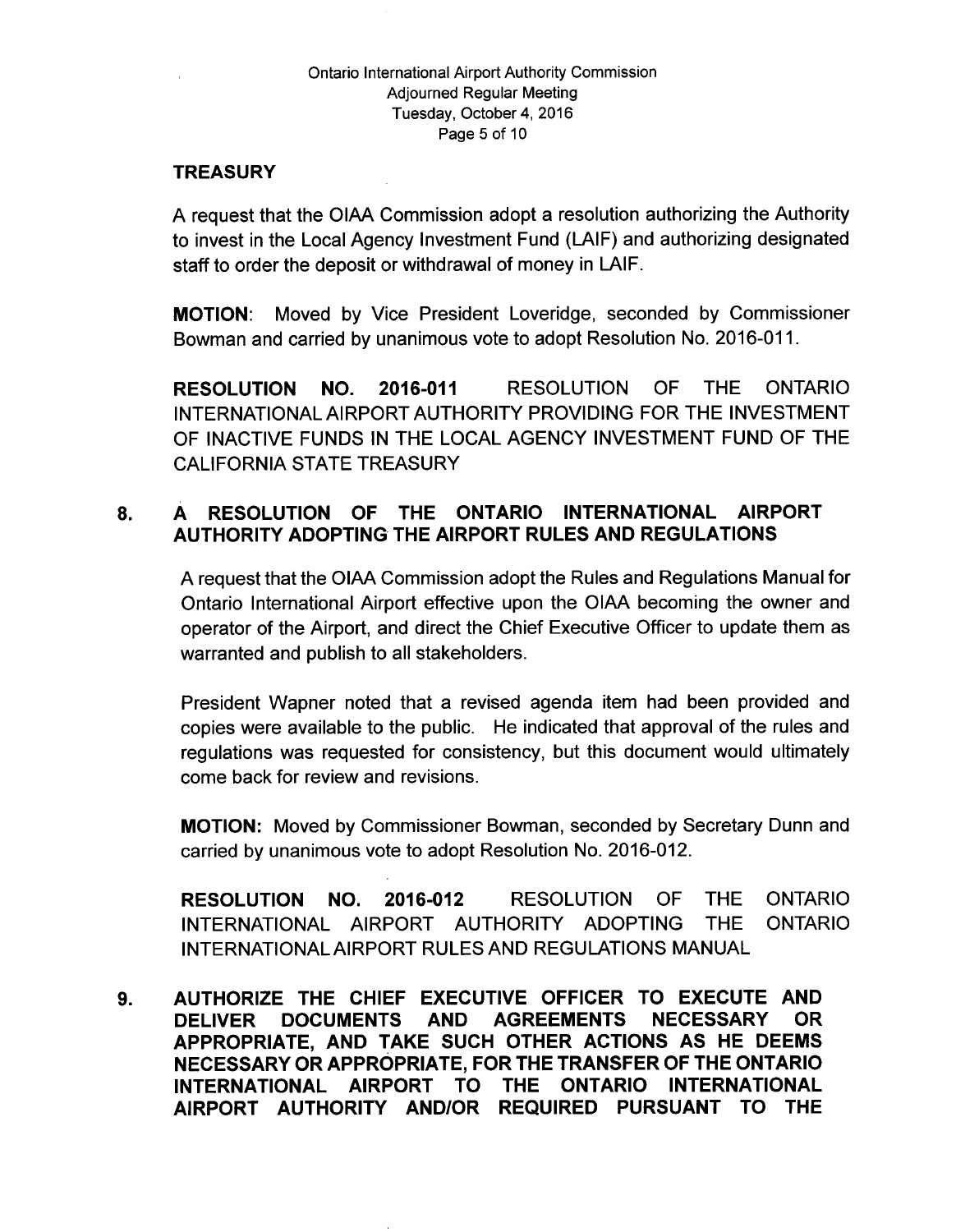# SETTLEMENT AGREEMENT WITH THE CITY OF LOS ANGELES.

A request that the OIAA Commission authorize, empower, and direct the Chief Executive Officer, in the name and on behalf of the Authority, to negotiate, execute, and deliver all documents and agreements necessary or appropriate, or take such other actions as he deems necessary or appropriate, for the transfer of the Ontario International Airport to the Authority pursuant to the Settlement Agreement, dated December 22, 2015 but effective July 30, 2015, with the City of Los Angeles, its Board of Airport Commissioners, and Los Angeles World Airports.

MOTION: Moved by Vice President Loveridge, seconded by Commissioner Hagman and carried by unanimous vote to authorize the Chief Executive Officer to complete necessary actions to effect transfer of the airport pursuant to the Settlement Agreement dated December 22, 2015.

## 10. A PROFESSIONAL SERVICES AGREEMENT BETWEEN THE ONTARIO INTERNATIONAL AIRPORT AUTHORITY AND CSG ADVISORS INCORPORATED (CSG) FOR AIRPORT TRANSFER PROFESSIONAL SERVICES RELATED TO THE ISSUANCE OF THE AUTHORITY'S AIRPORT REVENUE BONDS AND FOR ON-GOING FINANCIAL SUPPORT TO THE AUTHORITY

A request that the OIAA Commission authorize the Chief Executive Officer to execute the agreement with CSG Advisors Incorporated for professional services provided to the Authority during the Airport transfer and on-going services necessary after the Airport transfer.

President Wapner noted the inclusion of \$305,000 for the bonds, but questioned \$2,500 per month for additional services. CEO Fredericks clarified that this would cover financial advisory services to insure continuity and stability post transfer.

MOTION: Moved by Commissioner Hagman, seconded by Commissioner Bowman and carried by unanimous vote to authorize the CEO to execute an agreement with CSG Advisors Incorporated for Airport Transfer Professional Services.

# 11. A PROFESSIONAL SERVICES AGREEMENT BETWEEN THE ONTARIO INTERNATIONAL AIRPORT AUTHORITY AND JOHNSON AVIATION, INC. FOR PLANNING AND DEVELOPMENT PROGRAM MANAGEMENT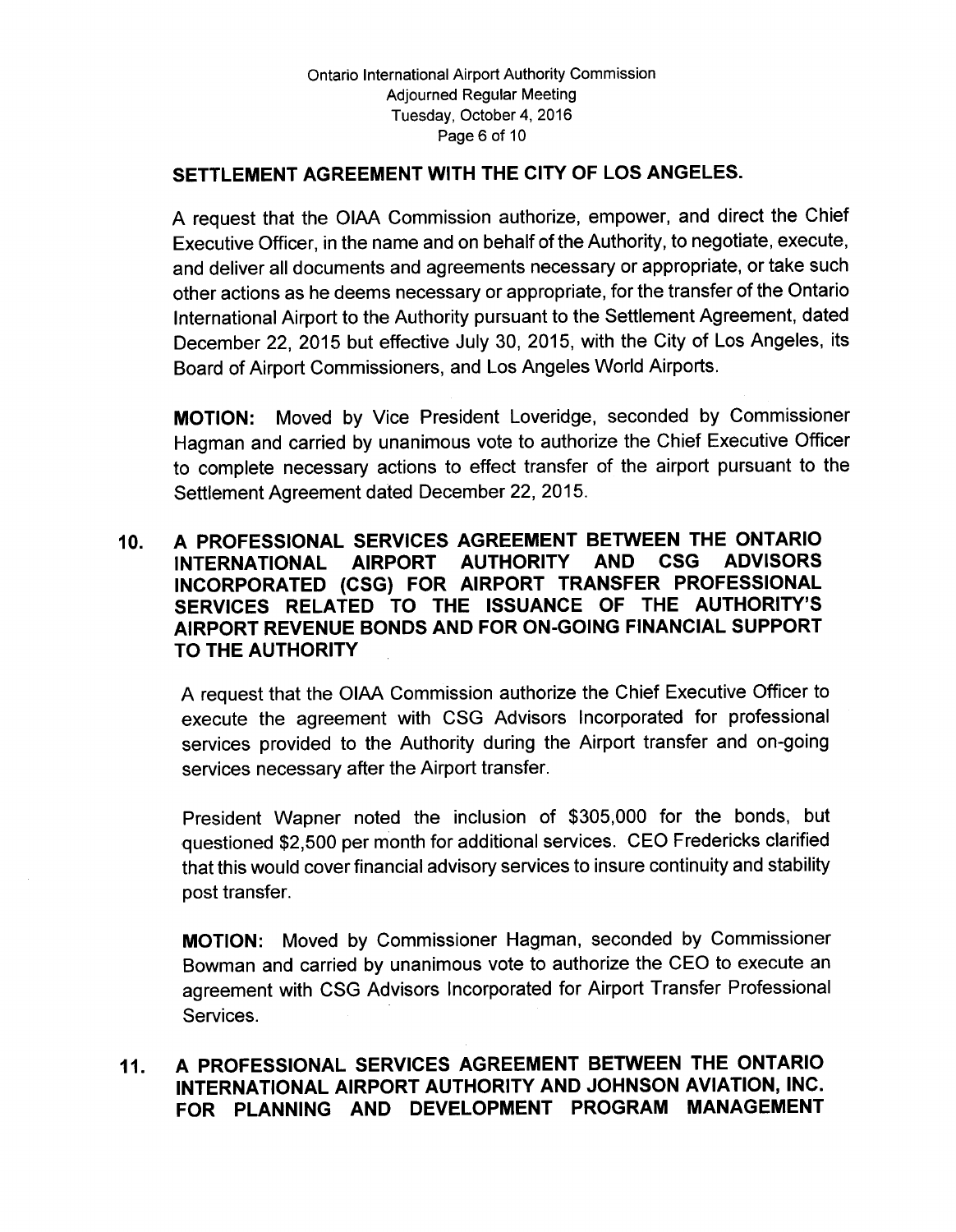## SUPPORT TO THE ONTARIO INTERNATIONAL AIRPORT

A request that the OIAA Commission authorize the Chief Executive Officer to execute the agreement with Johnson Aviation, Inc. for planning and development program management support to the Ontario International Airport.

President Wapner recused himself from this discussion due to receipt of a campaign contribution. He yielded the Chair to Vice President Loveridge.

Secretary Dunn expressed concern with the \$96,000 a month contract and questioned the cost as well as blanks for specific personnel. CEO Fredericks explained that OIAA had worked with Mr. Johnson since 2011 for planning, design and program management, and this would continue that work as an extension of OIAA staff.. He explained that the blanks were intended for future individuals as needed. Secretary Dunn inquired if these positions would possibility transition to OIAA staff in the future. Mr. Fredericks indicated that was possible at some point. Secretary Dunn noted that Mr. Johnson was very capable and a great asset, but suggested that filling in the blanks might give more confidence to the bonding companies.

MOTION: Moved by Vice President Loveridge, seconded by Commissioner Bowman and carried by a vote of 4 to 0 with President Wapner abstaining to authorized the CEO to execute and Agreement with Johnson Aviation, Inc. for planning and development program management.

## 12. A PROFESSIONAL SERVICES AGREEMENT BETWEEN THE ONTARIO INTERNATIONAL AIRPORT AUTHORITY AND DKMG CONSULTING, LLC TO PROVIDE AIRPORT FINANCIAL CONSULTING SERVICES TO THE AUTHORITY.

A request that the OIAA Commission authorize the Chief Executive Officer to execute the agreement with DKMG Consulting, LLC for on-call services as it relates to financial airport consulting.

Secretary Dunn questioned the "on-call" scope of work and suggested that it would be nice to have goals and objective to know what constituted success. She requested more information in the future pertaining to goals, objectives and date specific deliverables.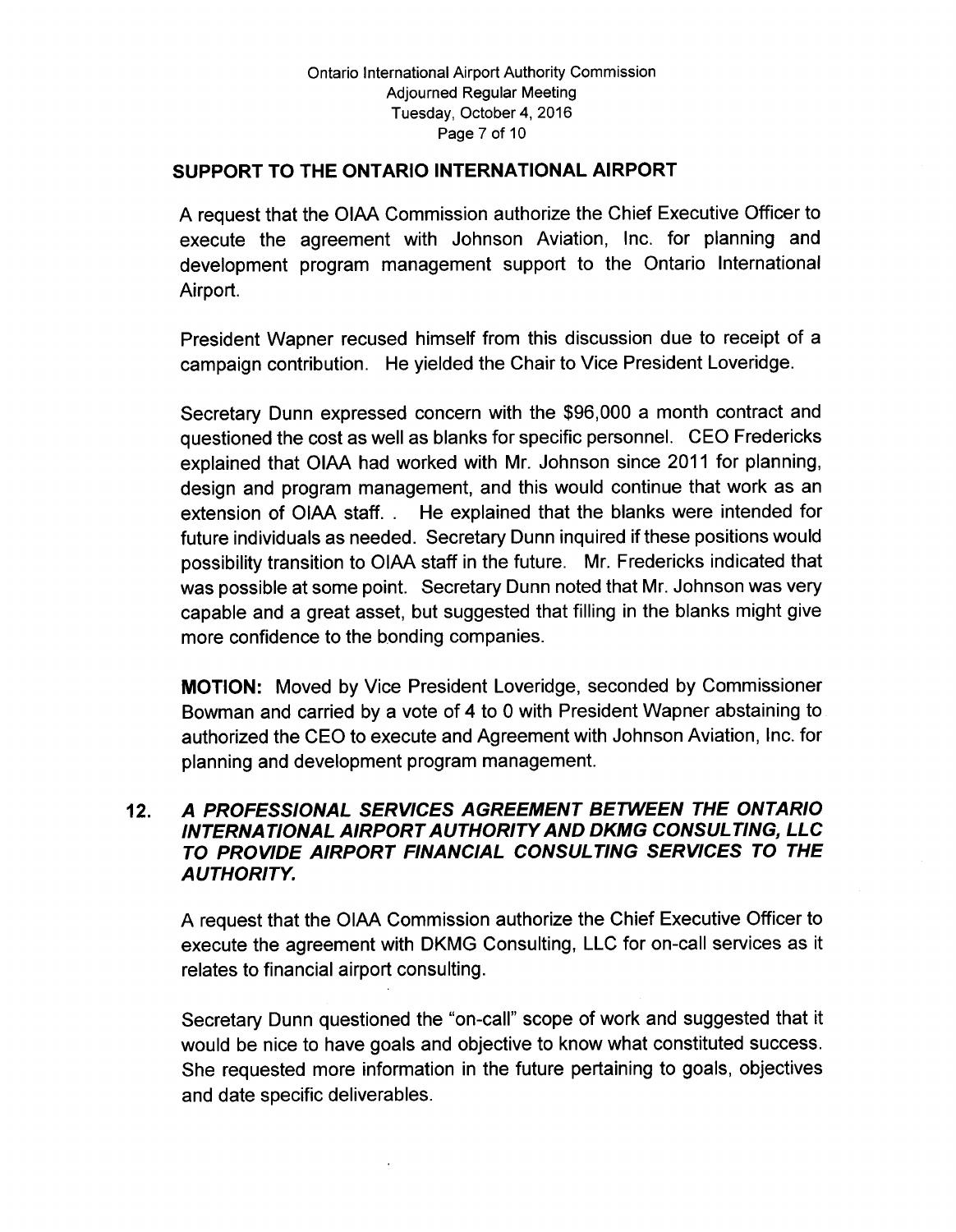MOTION: Moved by Commissioner Bowman, seconded by Commissioner Hagman and carried by unanimous vote to authorize the CEO to execute an agreement with DKMG Consulting, LLC for on- call services regarding financial airport consulting.

## 13. A PROFESSIONAL SERVICES AGREEMENT BETWEEN THE ONTARIO INTERNATIONAL AIRPORT AUTHORITY AND ALTA ENVIRONMENTAL TO PROVIDE ENVIRONMENTAL MANAGEMENT SUPPORT TO THE ONTARIO INTERNATIONAL AIRPORT.

A request that the OIAA Commission authorize the Chief Executive Officer to execute the agreement with ALTA Environmental to provide environmental management support to the Ontario International Airport.

Stephen Rogers noted that this item involved environmental management for the airport and expressed concern with the TCE plume in the Ontario Ranch area. He inquired if the consultant was looking at potential contamination at the airport. President Wapner reminded Mr. Rogers and the public that these are ongoing agreements for consistency during the airport transfer. Mr. Rogers further questioned the lack of an RFP/RFQ process.

MOTION: Moved by Commissioner Bowman, seconded by Commissioner Hagman and carried by unanimous vote to authorized the CEO to execute an agreement with ALTA Environmental to provide environmental management support.

## ADMINISTRATIVE REPORTS/DISCUSSION/ACTION

## 14. A RESOLUTION OF THE ONTARIO INTERNATIONAL AIRPORT AUTHORITY AUTHORIZING THE ISSUANCE OF ONTARIO INTERNATIONAL AIRPORT AUTHORITY REVENUE BONDS

A request that the OIAA Commission authorize the issuance of its Ontario International Airport Revenue Bond Series 2016A (Tax Exempt) (AMT) and Bond 2016B ( Taxable) ( collectively the "2016 Bonds"), approve the financing documents related thereto, approve Morgan Stanley & Co. LLC as the Underwriter for the 2016 Bonds, and authorize the Chief Executive Officer, the Chief Operating Officer, the Chief Financial Officer, or their designee to take certain actions as needed to complete the redemption and discharge of the Los Angeles World Airports outstanding Ontario International Airport Refunding Revenue Bonds, Series 2006A and Series 2006B ( collectively, the " LAWA Bonds") as the OIAA is obligated to do pursuant to the Settlement Agreement.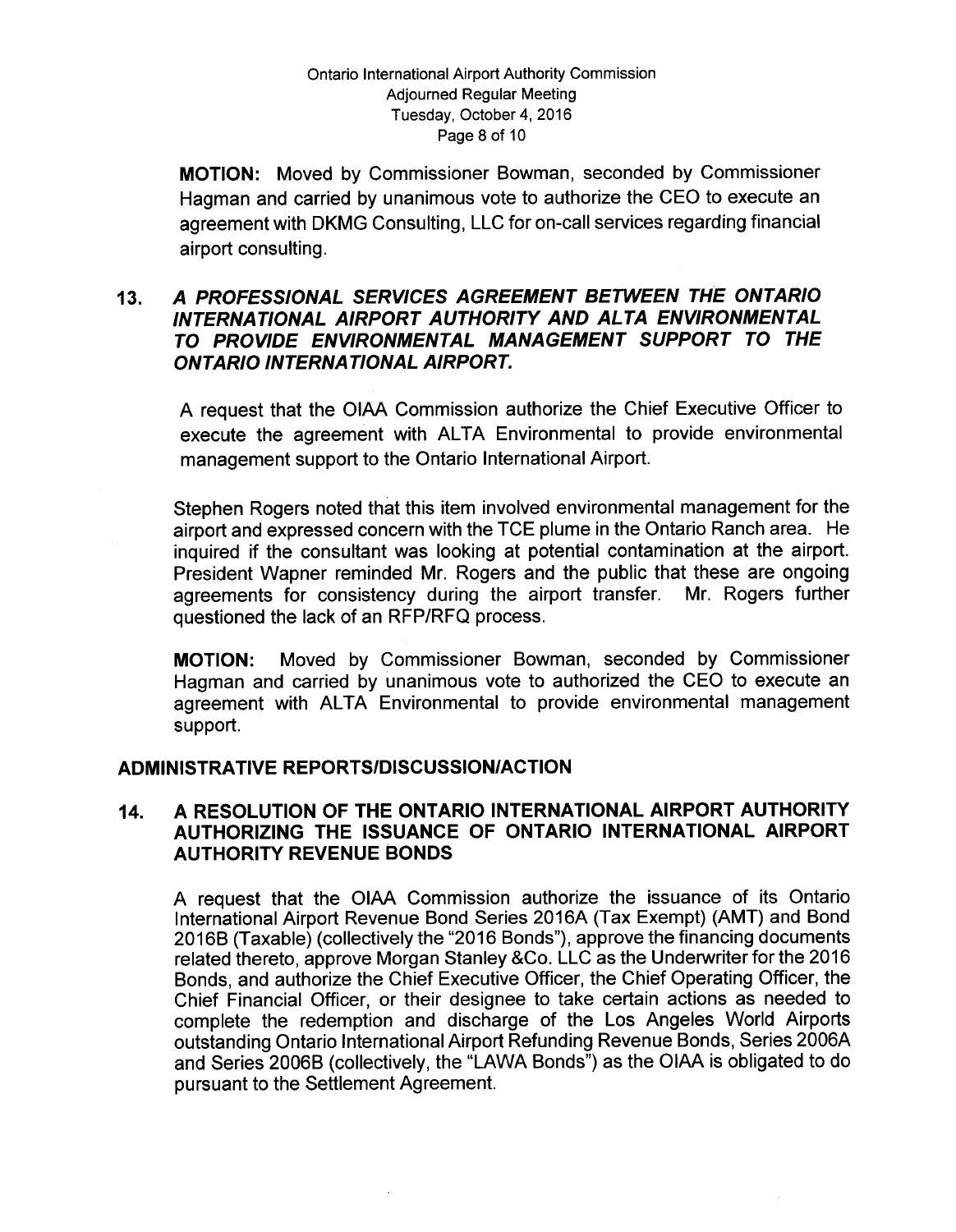#### Ontario International Airport Authority Commission Adjourned Regular Meeting Tuesday, October 4, 2016 Page 9 of 10

Stephen Rogers commented on the upcoming transfer and expressed concern with loose ends to be tied up prior to that time. He suggested that there might be a need to increase the bonds to address issues with the site.

President Wapner inquired of Legal Counsel Larson whether appropriate legal disclosures had been made in the bond process. Legal Counsel Larson disclosures had been made in the bond process. confirmed. President Wapner clarified that the bonds are being issued as part of the settlement to reimburse the City of Los Angeles for their outstanding bond issues.

MOTION: Moved by Commissioner Bowman, seconded by Secretary Dunn and carried by unanimous vote to adopt Resolution No. 2016-013 and authorize the issuance of Ontario International Airport Authority Revenue Bonds.

RESOLUTION NO. 2016-013 RESOLUTION OF THE ONTARIO INTERNATIONAL AIRPORT AUTHORITY AUTHORIZING THE ISSUANCE OF ONTARIO INTERNATIONAL AIRPORT AUTHORITY REVENUE BONDS AND CERTAIN RELATED DOCUMENTS AND ACTIONS

## 15. AIR SERVICE PERFORMANCE UPDATE

CEO Fredericks provided an overview of Airport statistics for the month of August, as well as operational data for other Southern California airports. He noted increasing available seat capacity and continued cargo growth. He introduced the new Chief Marketing Officer, Daniel Adamus, and noted that staff members Amy Goethals and Anh Nguyen had become OIAA employees on October 1, 2016.

## COMMISSIONER COMMENTS

Secretary Dunn congratulated the Board on completing a large agenda which helps accomplish the transfer, and expressed appreciation to staff, counsel and the advisors. She noted that the hard work is yet to come.

Commissioner Hagman commended staff for compiling the necessary materials for this important meeting. He noted that he has been receiving inquiries from foreign airlines and the airport transfer is generating a lot of comments in his District.

Commissioner Bowman thanked staff, Set ONTario Free, and others for their work, but noted that time is short and there is still much to be done. He suggested that this was one of the biggest endeavors in the history of the area and commented that he was glad to be a part of it.